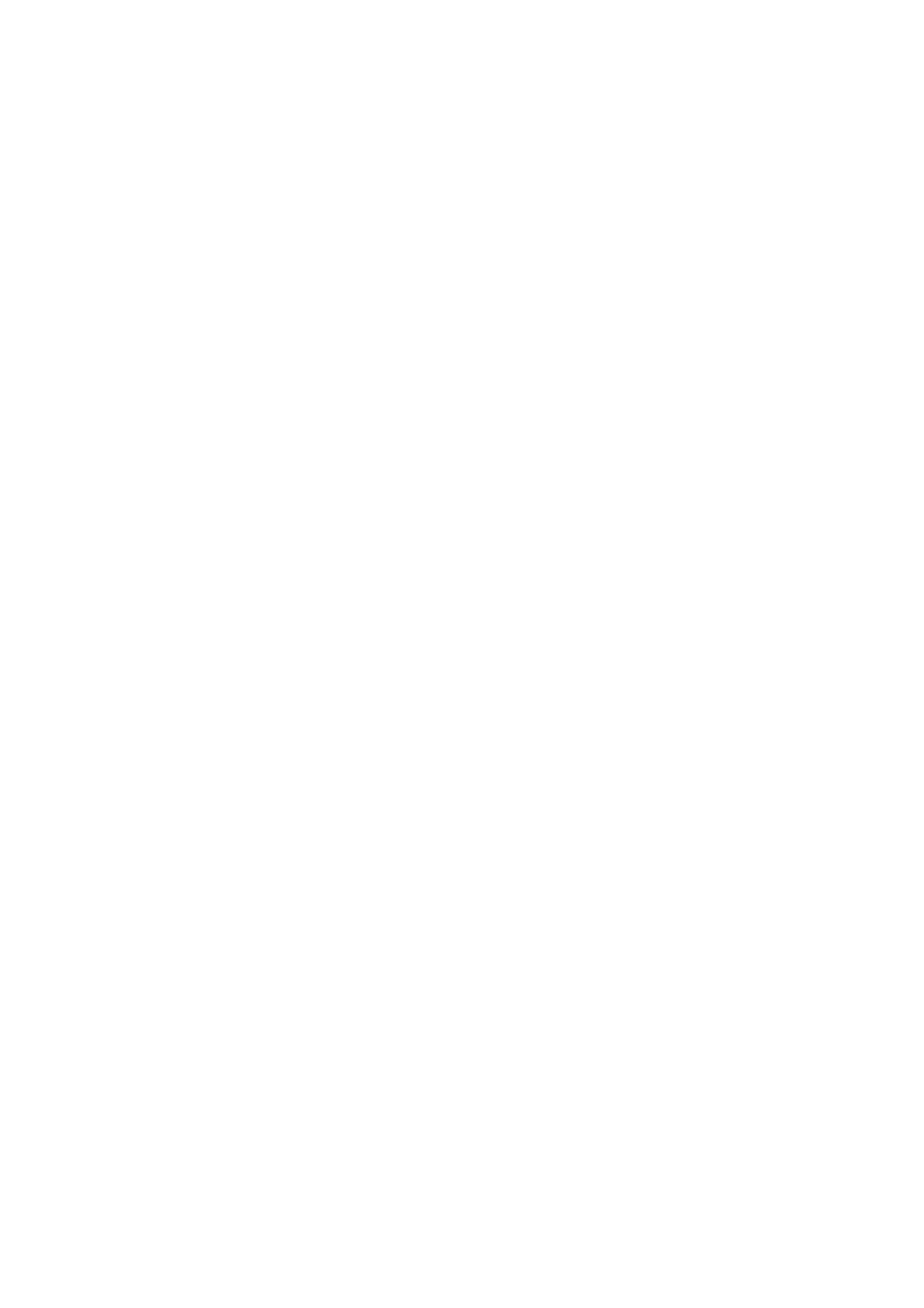## **TECHNICAL SPECIFICATIONS**

| Model             | 478604                      | 477760                      | 477764                      |
|-------------------|-----------------------------|-----------------------------|-----------------------------|
| Power (W)         | 1000                        | 1500                        | 2000                        |
| Voltage $(V)$     |                             | $230-240V - 50Hz$           |                             |
| Dimension<br>(mm) | $440 \times 455 \times 125$ | $440 \times 615 \times 125$ | $440 \times 775 \times 125$ |

## **1. IMPORTANT SAFETY INSTRUCTIONS**

*Prior to installing and operating the heater, read these instructions carefully and retain for future reference.* 

- Avoid installation behind a door.
- Use only the voltage specified on the rating plate of the heater.
- WARNING: In order to avoid overheating, do not cover the heater. Do not restrict airflow to the inlet or exhaust grilles in any manner as the appliance may overheat and become a fire risk.
- Do not cover grilles, block entry or exhaust of airflow by placing appliance against any surface. Keep all objects at least 1 metre from the front, sides and rear of the appliance.

 WARNING: FIRE RISK EXISTS IF THE HEATER IS COVERED BY OR POSITIONED CLOSE TO CURTAINS OR OTHER COMBUSTIBLE MATERIALS

- Do not place appliance close to a radiant heat source.
- Do not operate in areas where Petrol, paint or other flammable liquids are used or stored.
- This appliance heats up when in use. To avoid burns, do not let bare skin touch hot surfaces. Switch off and use handles where provided when moving.
- Do not use the appliance to dry clothes.
- Do not leave the appliance unattended whilst in use.
- Do not insert or allow foreign objects enter any ventilation or exhaust opening, as this may cause an electric shock, fire or damage to the appliance.
- Do not immerse in liquid or allow liquid to run into the interior of the appliance, as this could create an electrical shock hazard.
- Do not use this appliance on a wet surface, or where it can fall or be pushed into water.
- Do not reach for an appliance that has fallen into water. Switch off at supply and unplug immediately.
- Do not operate any appliance with a damaged cord, plug or after the appliance malfunction or has been dropped or damaged in any manner. Return to a qualified electrical person for examination, electrical or mechanical adjustment, service or repair before further use.
- Do not operate appliance with wet hands.
- This appliance is intended for household use only and not for commercial or industrial use.
- Use this appliance only as described in this manual. Any other use not recommended in this manual may cause fire, electric shock or injury.
- A common cause of overheating is deposits of dust or fluff in the appliance. Ensure these deposits are removed regularly by unplugging the appliance and vacuum-cleaning air vents and grilles, where available.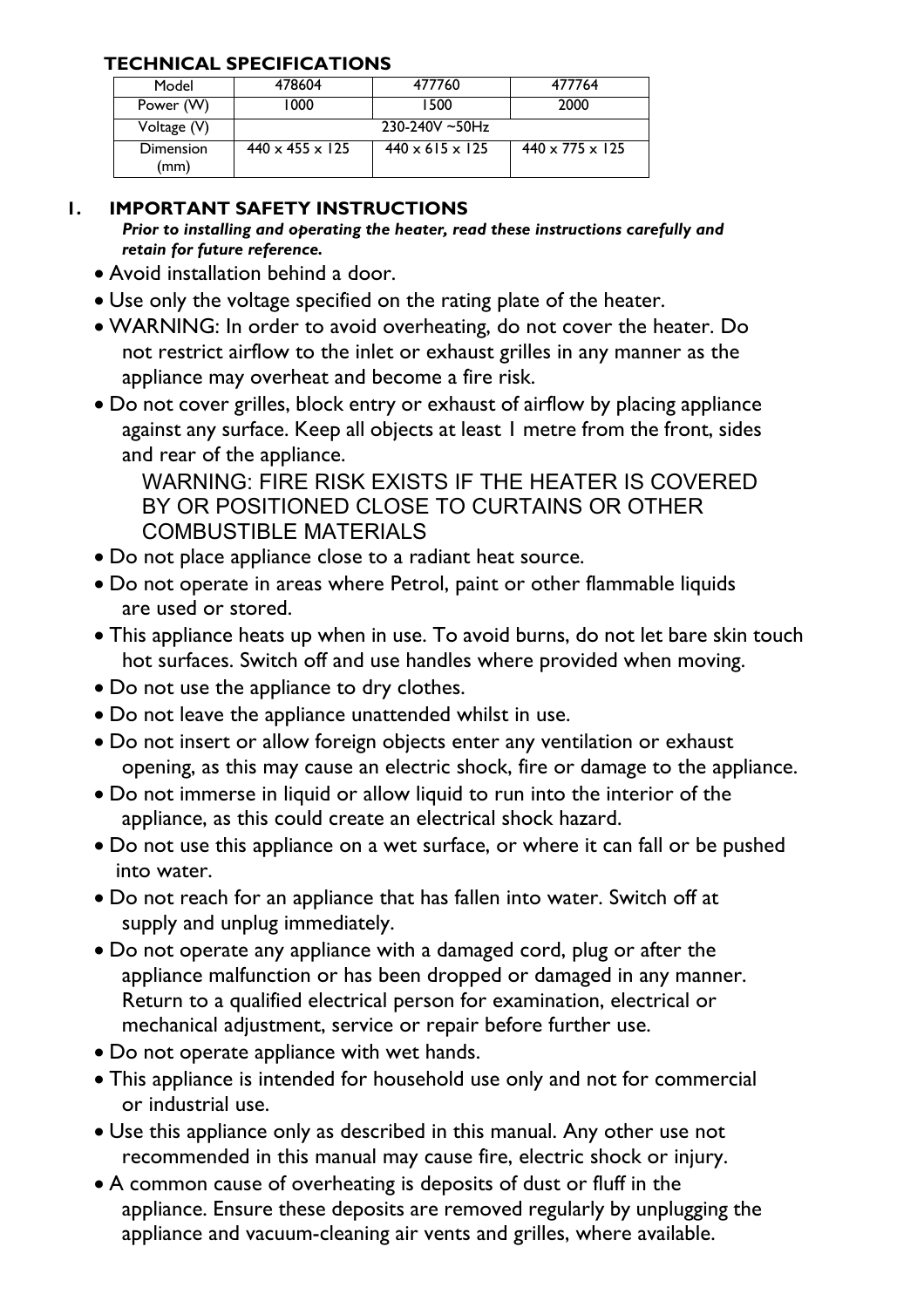- Do not use this appliance in a window as rain may cause electric shock.
- Do not use abrasive cleaning products on this appliance. Clean with a damp cloth (not wet) rinsed in hot soapy water only. Always remove plug from the mains supply before cleaning.
- Do not connect the appliance to the mains source until it has been installed in its final location and adjusted to the position it will be used in.
- Do not use in the immediate surrounding of a bath, a shower, or a swimming pool.
- Do not operate with the cord coiled up as this could cause a build up of heat, which could pose a hazard.
- The use of an extension cord with this appliance is not recommended.
- Do not remove the power plug from socket by pulling the cord grip the plug instead.
- Always unplug appliance when not in use.
- Do not allow cord to come in contact with heated surfaces during operation.
- Do not run cord under carpeting, throw rugs or runners etc. Arrange cord away from areas where it is likely to be tripped over.
- Do not twist, kink or wrap the cord around the appliance, as this may cause the insulation to weaken and split. Always ensure that the cord has been fully removed from any cord storage area before use.
- Do not store appliance in a box or closed space until it has cooled down sufficiently.
- Children of less than 3 years should be kept away unless continuously supervised.
- Children aged from 3 years and less than 8 years shall only switch on/off the appliance provided that it has been placed or installed in its intended normal operating position and they have been given supervision or instruction concerning use of the appliance in a safe way and understand the hazards involved. Children aged from 3 years and less than 8 years shall not plug in, regulate and clean the appliance or perform user maintenance.
- This appliance can be used by children aged from 8 years and above and persons with reduced physical, sensory or mental capabilities or lack of experience and knowledge if they have been given supervision or instruction concerning use of the appliance in a safe way and understand the hazards involved. Children shall not play with the appliance. Cleaning and user maintenance shall not be made by children without supervision
- The appliance must not be located immediately below a socket-outlet.
- If the supply cord is damaged, it must be replaced by the manufacturer, its service agent or similarly qualified persons in order to avoid a hazard.
- Do not use this appliance outdoors, or on wet surfaces. Avoid spilling liquid on the appliance.
- In order to avoid a hazard due to inadvertent resetting of the thermal cutout, this appliance must not be supplied through an external switching device, such as a timer, or connected to a circuit that is regularly switched on and off by the utility.
- For additional protection, the use of a Residual Current Device (RCD) with a tripping current not exceeding 30mA is recommended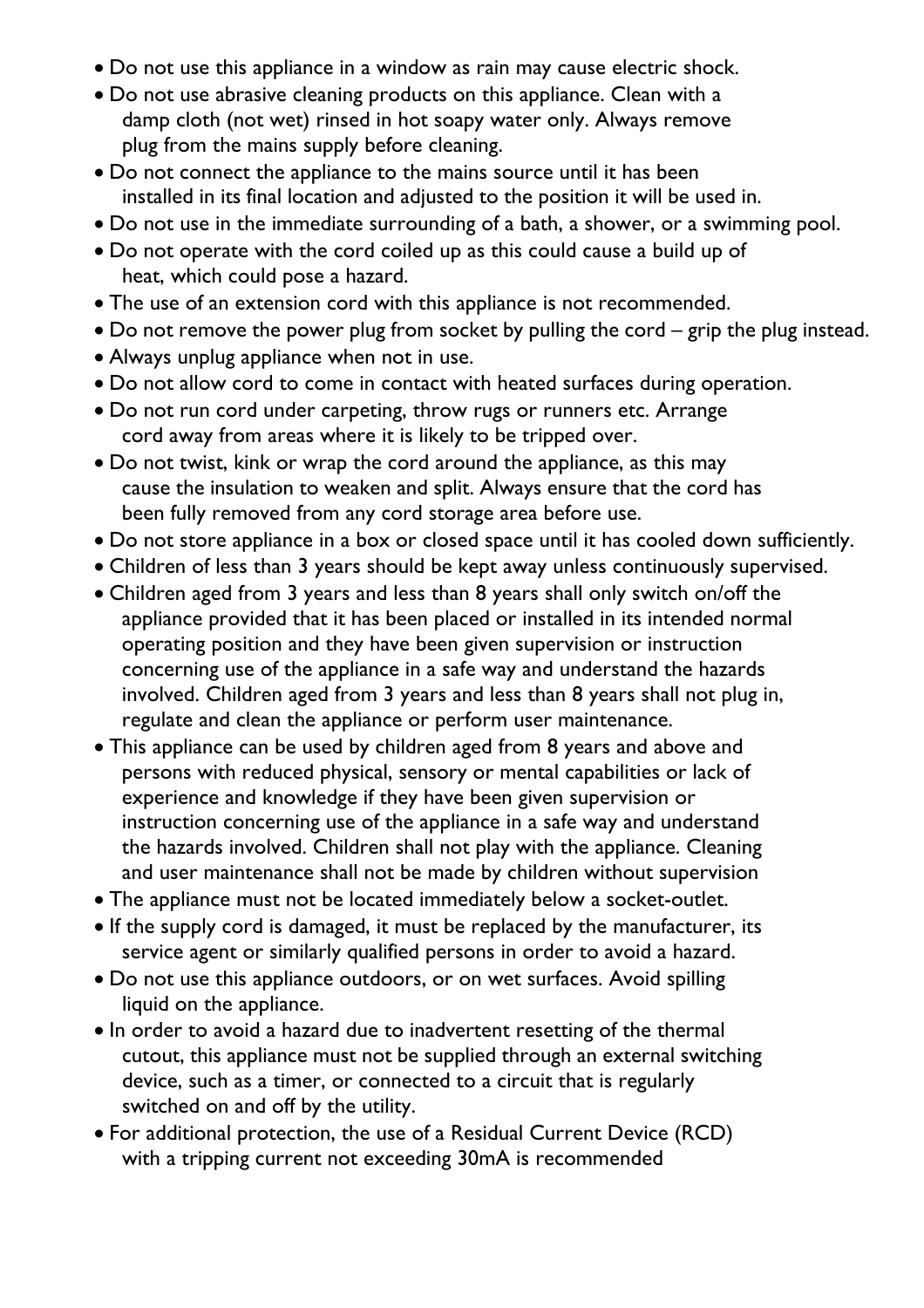## **2. CONTROL PANEL OVERVIEW**



## **3. INSTALLATION INSTRUCTIONS**

This heater is designed to be mounted on the wall (screws not included) These units are suitable for heating enclosed indoor rooms such as bedrooms, studies, offices, living areas and bathrooms.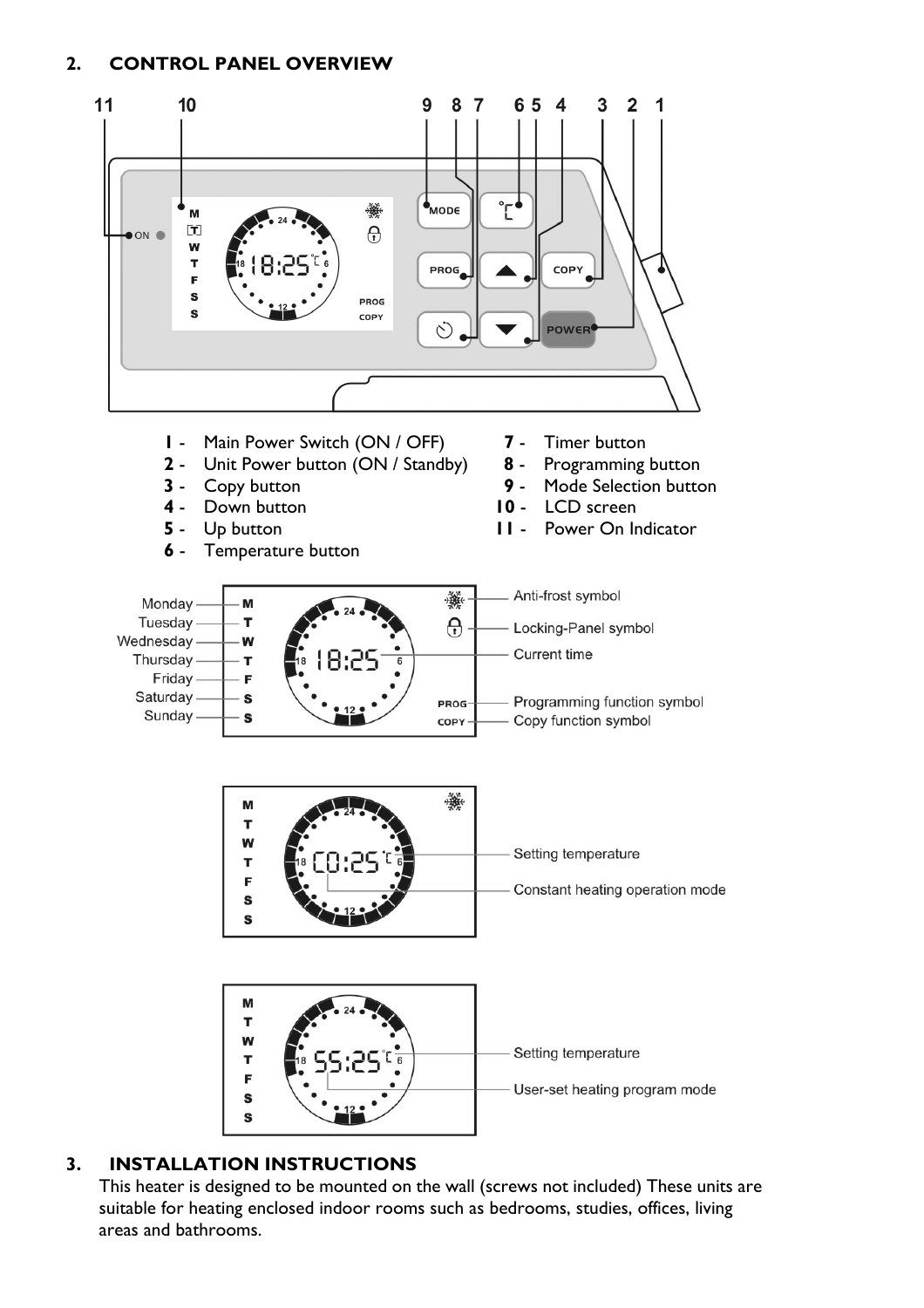#### **3.1 Installation Location**

This heater was designed to be installed in a residence.



**Ensure the safety zones (mm) in diagram (left hand side) are kept free.**

If the wall covering is laid on foam, a spacer the same thickness as the foam must be placed under the panel heater's support. This ensures there is free space behind the panel heater to make sure its control settings are not adversely affected.

The heater must not be installed immediately below a wall socket. The heater must be connected to a socket outlet or permanent terminal box at least 10cm to one side of the heater.



## **3.2 Mounting the Heater on a Wall**

(mounting bracket included; screws not included)

The wall mounting bracket is oriented centrally (See diagram).



**Step 1**: Loosen the locking plate screw and rotate the locking plate out of the fixing slot (See image at right).

Then remove the mounting bracket from the heater.

**Step 2**: Use the wall-mounting bracket as a template for marking the fixing holes. Position the mounting bracket in the correct position on the wall and mark the screw-holes through the 4 mounting holes.

**Step 3**: Install the 4 fixing devices in the wall, ensuring they are more than adequate to safely fix the heater to the wall.

**Step 4:** Fix the bracket firmly to the wall using all 4 mounting locations.

**Step 5:** Mount the heater on the bracket so the bracket protrusions fix into the 4 slots on the back of the heater. Rotate the locking plate into the fixing slot and tighten the screw.

**To remove the heater, reverse the above operation.** 

## **4. OPERATING INSTRUCTIONS**

The control panel features an electronic thermostat and 7-day, 24-hour programmable timer. This timer has a heating operation, frost protection operation and a self-set weekly operation program.





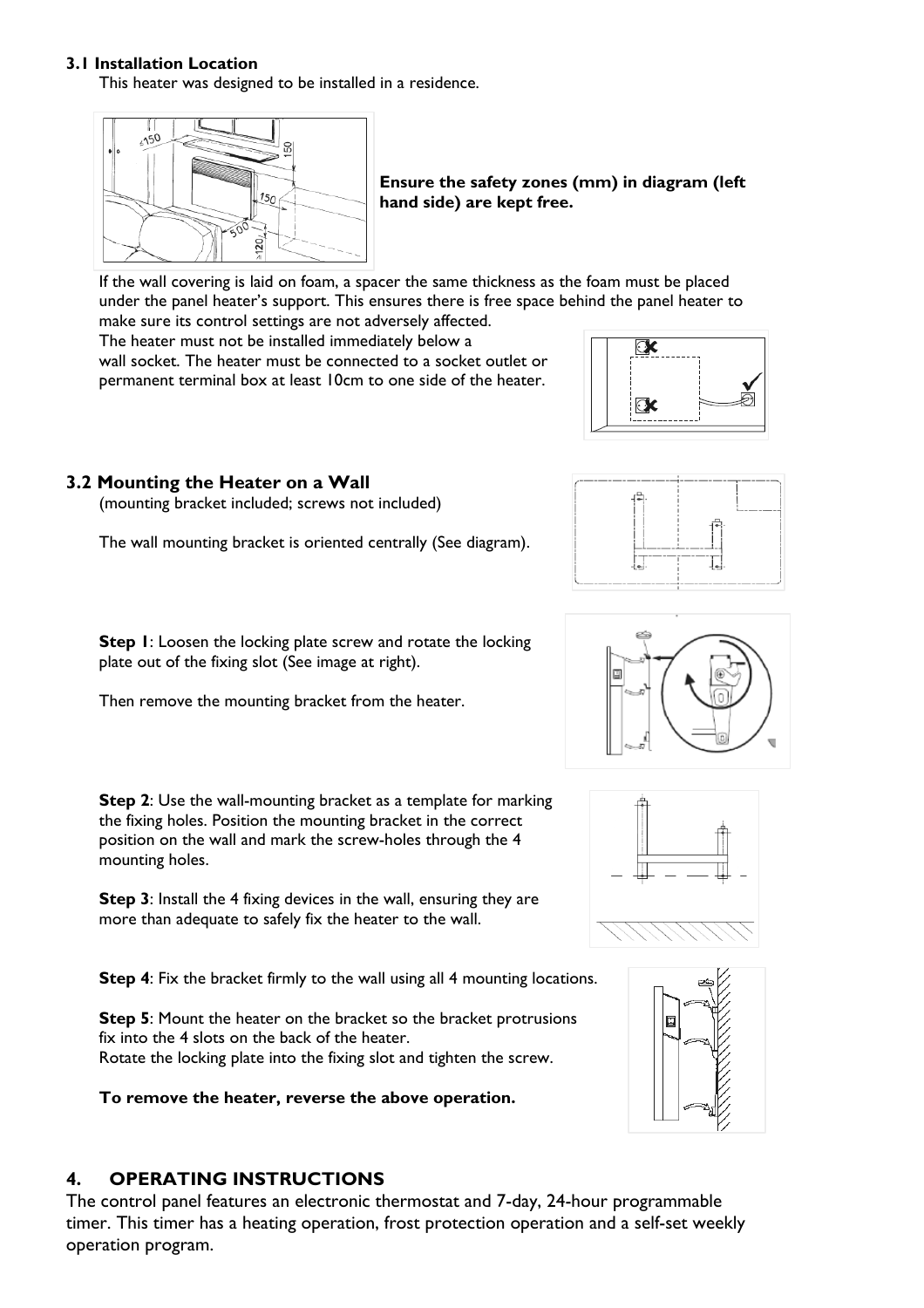#### **4.1 Switching on the Unit**

Press the main power switch (**I**) on the right hand side panel. Press the **POWER** button (2) on the control panel. This turns the unit ON, and the LCD screen (**10**) will illuminate, displaying "[M]" (Monday) and 12:00 as the default day and time setting.

Heating Operation at 21°C is the default operation setting. Note: The red "ON" indicator light (**11**) illuminates when the heating element is operating.

#### **Upon first use, the heater may give off some fumes (this is normal)**.

Ensure that the room is ventilated (for example, open a window).

#### **4.2 Programming the Current Time**

The Current Time must be set in order to use the Self-Set Weekly Operation Program.

#### **4.2.1 Setting the Current Time**

*Day Setting*  Press timer  $\begin{bmatrix} \circ \\ \circ \end{bmatrix}$  button. The "[ ]" brackets will flash around **M** (Monday). Use the up **A** and down  $\bullet$  buttons to move the "[ ]" brackets to the current day. **M** Monday **T** Tuesday **W** Wednesday **T** Thursday **F** Friday **S** Saturday **S** Sunday

Note: The "[ ]" brackets will flash when used for the first time, or after a lengthy absence of power, and the red "ON" light will glow.

#### *Hour Setting*

Press timer  $\begin{array}{|c|c|c|c|}\n\hline\n\end{array}$  button. The hour number will flash. Use the up  $\begin{array}{|c|c|c|}\n\hline\n\end{array}$  and down  $\begin{array}{|c|c|c|}\n\hline\n\end{array}$ buttons to set the current hour.

#### *Minute Setting*

Press the timer  $\begin{bmatrix} \circ \\ \circ \end{bmatrix}$  button. The minute number will flash. Use the up  $\begin{bmatrix} \bullet \\ \bullet \end{bmatrix}$  and down  $\blacktriangleright$  buttons to set the current minute.

Press the timer  $\begin{bmatrix} 0 \\ 0 \end{bmatrix}$  button again to finish setting the time.

The control panel will show the current time and the unit will operate under the default program of "**CO**" (Constant Heating Operation).

#### **4.2.2 Setting the temperature**

| Press the temperature setting $\boxed{1}$ button. The set temperature, for example 21, will |
|---------------------------------------------------------------------------------------------|
| flash.                                                                                      |
| Use the up $\Box$ and down $\Box$ buttons to set the required temperature.                  |
| Note: The default temperature is 21 °C.                                                     |

Press the temperature button  $\begin{bmatrix} 1 \ \end{bmatrix}$  again to complete the temperature setting.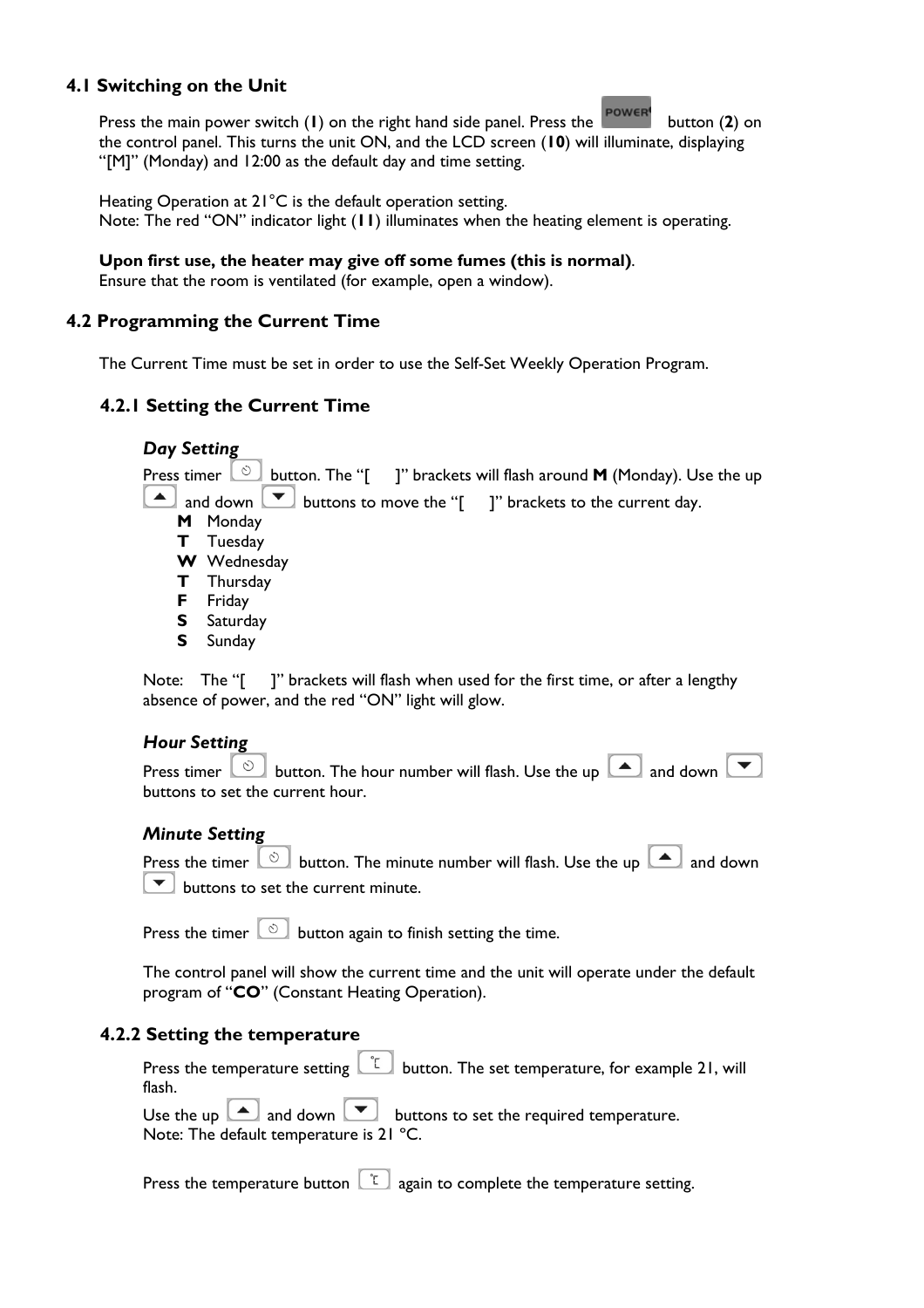## **4.2.3 Selecting the Constant Heating Operation**

The constant heating operation is the default setting of the heater, and this will run when the heater is used for the first time, or after a lengthy absence of power. The temperature setting may be altered as per section 4.2.2.

To select this setting, press the mode button  $\boxed{\bullet}$ . Use the up  $\boxed{\bullet}$  and down  $\boxed{\bullet}$ buttons to select the **CO** program**.** The temperature setting may be altered as per section 4.2.2.

Press the mode button  $\begin{bmatrix} \text{MODE} \\ \text{OPE} \end{bmatrix}$  again to terminate the setting. The mode symbol will stop flashing. The mode is now active and will run in "real time".

#### **4.2.4 Selecting the Constant Frost Protection Operation**

To protect against freezing temperatures in cold climate areas you can program the heater for frost protection by reducing the set temperature to 5°C while the heater is in "**CO**" mode.

When the temperature is set to 5°C the  $\frac{36}{36}$  symbol will display on the screen and the heater will operate when the room temperature falls below 5°C.

#### **4.2.5 Programming the Self-Set Weekly Operation**

This function allows you to program ON/OFF times 24 hours a day, 7 days per week. Press the mode button  $\begin{bmatrix} \text{Mose} \\ \text{Mose} \end{bmatrix}$ . The mode symbol **will flash.** 

Use the up  $\boxed{\blacktriangle}$  or down  $\boxed{\blacktriangledown}$  button to select the PROG (program) mode of **SS.** 

Press the mode button  $\begin{bmatrix} \text{Move} \\ \text{again} \text{ to complete the setting.} \end{bmatrix}$  The mode symbol **SS** will stop flashing.

#### *Day Programming*

| Press the program button $\lfloor \frac{p_{\text{mod}}}{n} \rfloor$ . The symbol "[ ]" will appear around the |  |
|---------------------------------------------------------------------------------------------------------------|--|
| current day e.g. $M$ (Monday). The time will show (00:00, midnight), and the                                  |  |
| symbol <b>PROG</b> is displayed.                                                                              |  |

If you want the program to start another weekday, for example Tuesday, press

the timer button  $\boxed{\circ}$  consecutively, until the symbol "[ ]" surrounds **T** (Tuesday) on the screen.

#### *Time Programming a Full 24 hour Day*

Note: Around the digital clock display, the black rectangles indicate "ON" times / zones, and the clear spaces are "OFF" zones.

| The up button $\Box$ is used for setting the "ON" zone, and the down button $\Box$ is |
|---------------------------------------------------------------------------------------|
| used for setting the "OFF" zone. The timer will start at 00:00, and each push of the  |
| $\boxed{\blacktriangle}$ or $\boxed{\blacktriangledown}$ button will:                 |
| a) advance the clock by one hour, and                                                 |
| b) set the desired "ON" or "OFF" timer for that hour.                                 |

You must program the full 24 hour ON / OFF period (until the time reaches 00:00) for the timer to function correctly.

Finally, press the program button  $\boxed{\phantom{\begin{bmatrix}0\end{bmatrix}}^{\text{p}}\ }$  to complete the setting for the day.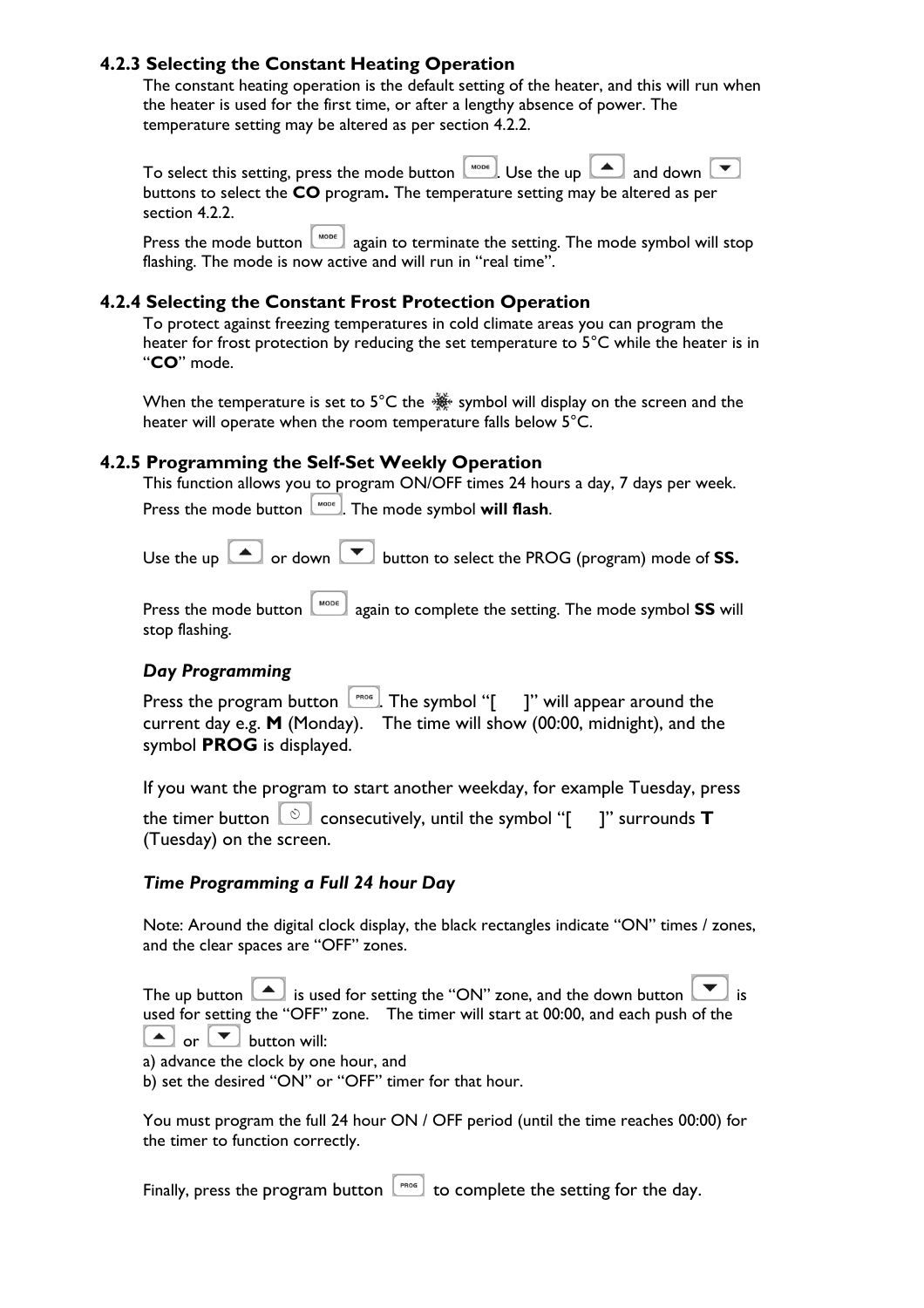*For example, if you would like to make the unit work from 1:00 to 4:00, 11:00-13:00, and 17:00 to 23:00:* 



**Step 1:** Press the button **.** The time will change from 00:00 to 1:00, and the zone between 24:00 to 1:00 will be clear (OFF).

**Step 2**: Press the button  $\Box$  three times until the time advances to 4:00, and the zone between 1:00 and 4:00 will be black (ON).

**Step 3:** Press the button seven times until the time advances to 11:00, and the zone between 4:00 to 11:00 will be clear (OFF).

**Step 4**: Press the button **the lattice until the time advances to 13:00, and the zone** between 11:00 to 13.00 will be black (ON).

**Step 5**: Press the button  $\boxed{\bullet}$  four times until the time advances to 17:00, and the zone between 13:00 to 17:00 will be clear (OFF).

**Step 6**: Press the button **Si** six times until the time advances to 23:00, and the zone between 17:00 to 23:00 will be black (ON).

**Step 7:** Press the button  $\Box$  once, the time advances to 00:00, and the zone between 23:00 to 24:00 will be clear (OFF).

**Step 8:** Press the program button  $\begin{bmatrix} \text{Proof} \\ \text{Proof} \end{bmatrix}$  to complete the setting for the day. The control panel will now show the current day. The program is now active and is running on 'real time'.

Note: You must program the full 24 hour ON / OFF period (until the time reaches 00:00) for the timer to function correctly. If you go past the 00:00 (and move to 01:00) you will need to program the 24 hour program for that day again.

#### *Copy the 24-hour program*

If you would like the same 24-hour program to work for another day or days in the week, the program can be copied onto the selected day.

#### *For example, you have just created a 24 hour program for Monday, and you wish to copy this Monday program to Tuesday:*

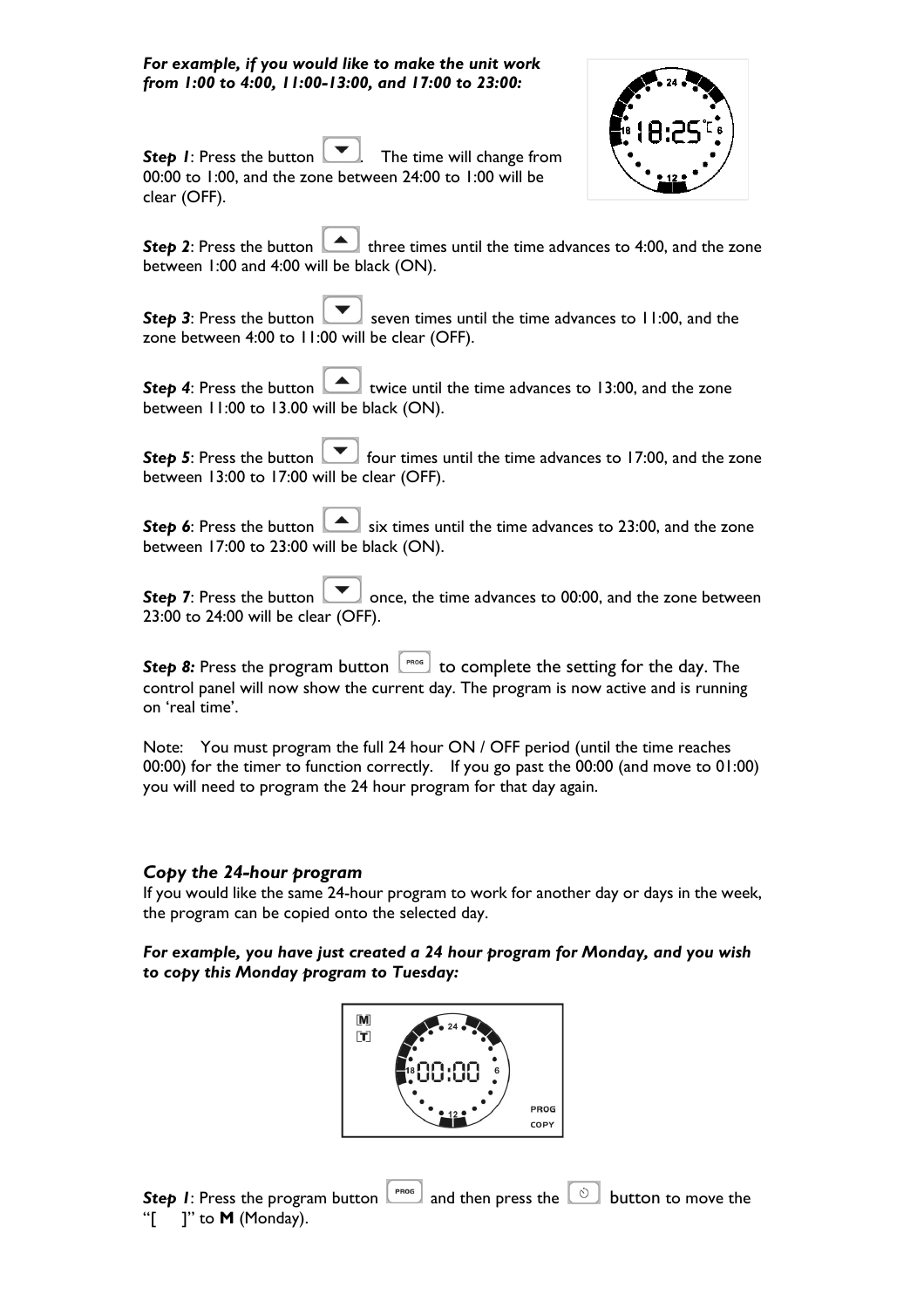**Step 2:** Press the copy button.  $\begin{bmatrix} \cos y \\ \cos x \end{bmatrix}$  The symbol "**COPY**" will appear on the LCD screen. The "[ ]" around the **M** will flash.

(If you would like to cancel the **COPY** order, please press the button  $\begin{bmatrix} \cos y \\ \cos z \end{bmatrix}$  again, the symbol "**COPY**" will disappear accordingly.)

**Step 3**: Press the timer button  $\begin{bmatrix} 0 \\ 0 \end{bmatrix}$  to move the "[ ]" around **T** (Tuesday). The "[ ]" around the **M** will flash, and the "[ ]" around the **T** will not flash.

**Step 4**: Press the copy button  $\begin{bmatrix} \cos y \\ \cos z \end{bmatrix}$  to complete the operation. The "**COPY**" and **[M]** symbol will disappear.

To copy this same Monday program to another day, repeat from Step 3.

| PROG | Press the Program button [1992] to terminate the "COPY" function. The control panel     |
|------|-----------------------------------------------------------------------------------------|
|      | will now show the correct day. The program is now active and is running on 'real time'. |

#### **4.2.6 Adjust the Temperature of a Running Program**

The temperature sensed by the thermostat sensor is relative to the position of the heater in the room. If the actual temperature is higher than the setting, compensate for this by adjusting the temperature setting.

For example, if the desired temperature is set at 21°C but the actual room temperature is 18 $^{\circ}$ C, compensate for this by increasing the setting to  $24^{\circ}$ C. Similarly, reduce the temperature setting if the actual room temperature is higher than the setting.

Press the temperature button  $\begin{bmatrix} 1 & 0 \\ 0 & 1 \end{bmatrix}$ . The temperature symbol will flash. Use the up  $\boxed{\blacktriangle}$  or down  $\boxed{\blacktriangledown}$  button to adjust the comfort temperature.

Finally, press the temperature button  $\begin{bmatrix} 1 \ 0 \end{bmatrix}$  again. The control panel will now show the current day. The program is now active and is running on 'real time'.

#### **4.2.7 Changing time for Daylight Savings**

Press the timer button  $\circlearrowright$  twice to make the hour display flash.

In Summer time, press the up  $\Box$  button to advance the timer clock one hour.

In Winter time, press the down button  $\boxed{\blacktriangledown}$  to set the timer clock back one hour.

Terminate the operation by again pressing the timer button  $\Box$  twice so that the current program is displayed on the panel.

#### **4.2.8 Program Back-Up**

In the event of a mains power failure or long period when the heater has been turned off, the timer and SS program must be reset by the user. All other pre-set programs and default temperatures will be saved.

#### **4.2.9 Locking the Control Panel**

Press the program button  $\begin{bmatrix} P_{\text{PPOG}} \\ P_{\text{PDOG}} \end{bmatrix}$  and the timer button  $\begin{bmatrix} \odot \\ \odot \end{bmatrix}$  at the same time for around three (3) seconds. A padlock symbol  $\Theta$  is displayed on the screen, indicating that all buttons are now locked.

To unlock the control panel, Press the program button  $\begin{bmatrix} \text{PROG} \\ \text{PROG} \end{bmatrix}$  and the timer button  $\circ$ at the same time for around three (3) seconds, and the padlock symbol will disappear.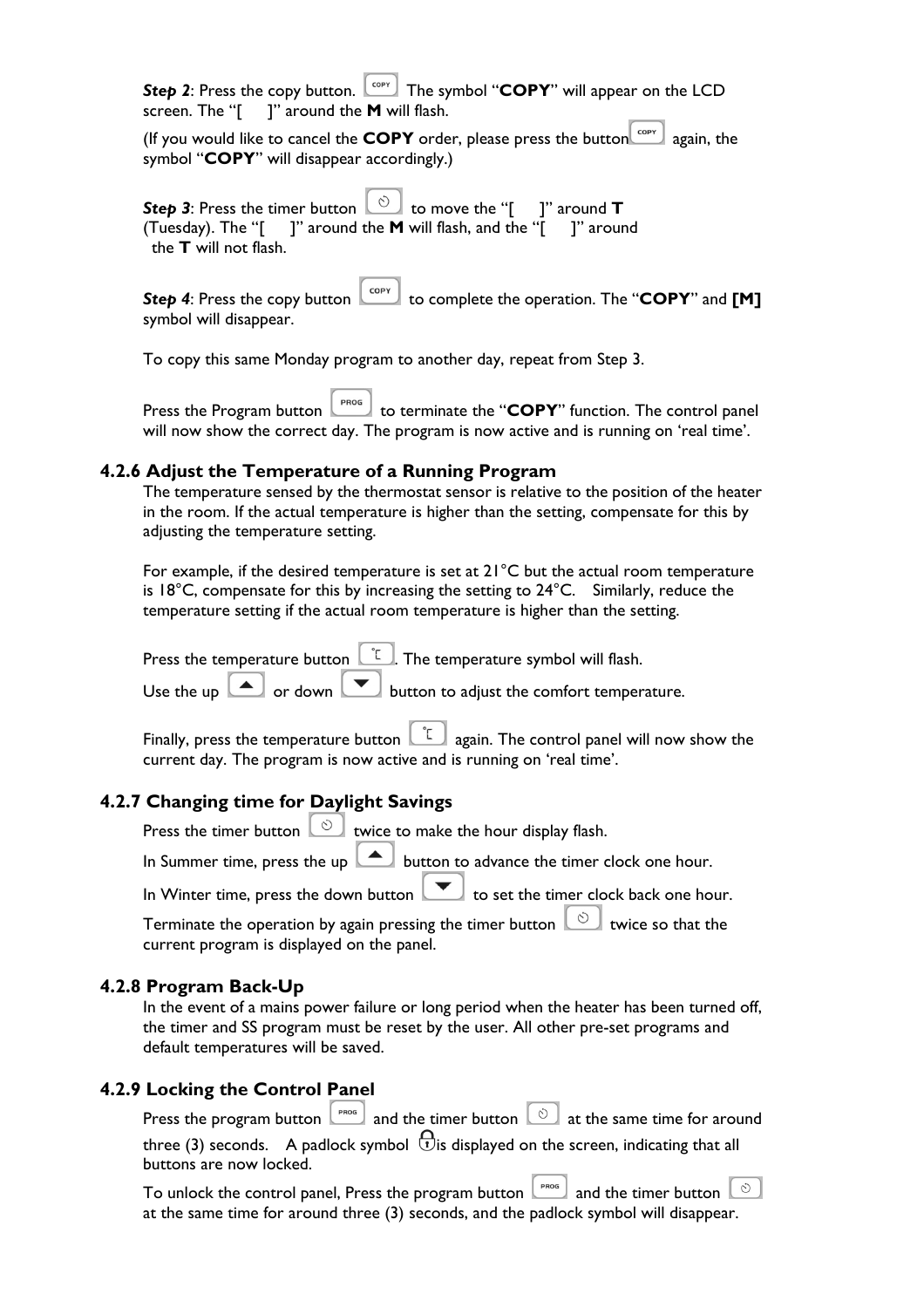#### **4.3 Safety Notes**

The air outlet must not be obstructed. For safety reasons the upper and lower air grilles must never be covered with items such as washing nor obstructed by items in close proximity (see figure to right). Objects should not be leant against the unit nor placed between the unit and the wall.



Never leave combustible materials, such as wood, paper, textiles or flammable items such as wax, petrol, aerosol cans etc. in the vicinity of the warm air outlet. As with all similar heaters, the flow of rising air may cause discoloration of the wall.

#### **4.4 Maintenance**

Before cleaning the heater, turn it off, unplug from the mains and wait for it to cool down. Do not use abrasive or aggressive cleansers to clean the heater. Use a vacuum cleaner regularly to clean the upper and lower air grilles. Do not immerse any part of the heater in liquid. For more stubborn stains, wipe the outside surfaces of the heater with a lightly dampened cloth. Dry thoroughly with a dry cloth before plugging heater back into mains.

#### **4.5 Overheat Protection**

This heater is equipped with a safety cut-out that switches the heater off if it overheats. Once the heater has switched off due to overheating, remove the cause of the fault, eg. dusty air grilles. When the heater has cooled down for several minutes it will restart automatically. If the heater then cuts off again, switch off the heater and contact Customer Service.

#### **4.6 Open window Protection**

 4.6.1 When a window is open, the heater will detect the change in room temperature, if the room temperature decreases  $>6^\circ$  C and continues for 30 minutes, the heater will shut

off automatically, the customer must press button (**2**) again to switch the heater back on.

4.6.2 open window protection function activated & deactivated: when you Press the main

| power switch (1) on the right hand side panel and before you Press the<br>button<br>(2) on the control panel, the heater is on standby, the LCD will display $\bullet - \bullet - \bullet$ , open |
|---------------------------------------------------------------------------------------------------------------------------------------------------------------------------------------------------|
| window protection function is activated, Press $\boxed{\blacktriangledown}$ , the LCD display $\boxed{10}$ , open                                                                                 |
| window protection function is deactivated, Press $\Box$ , the LCD display $\Box$ $\Box$<br>open window protection function is activated.                                                          |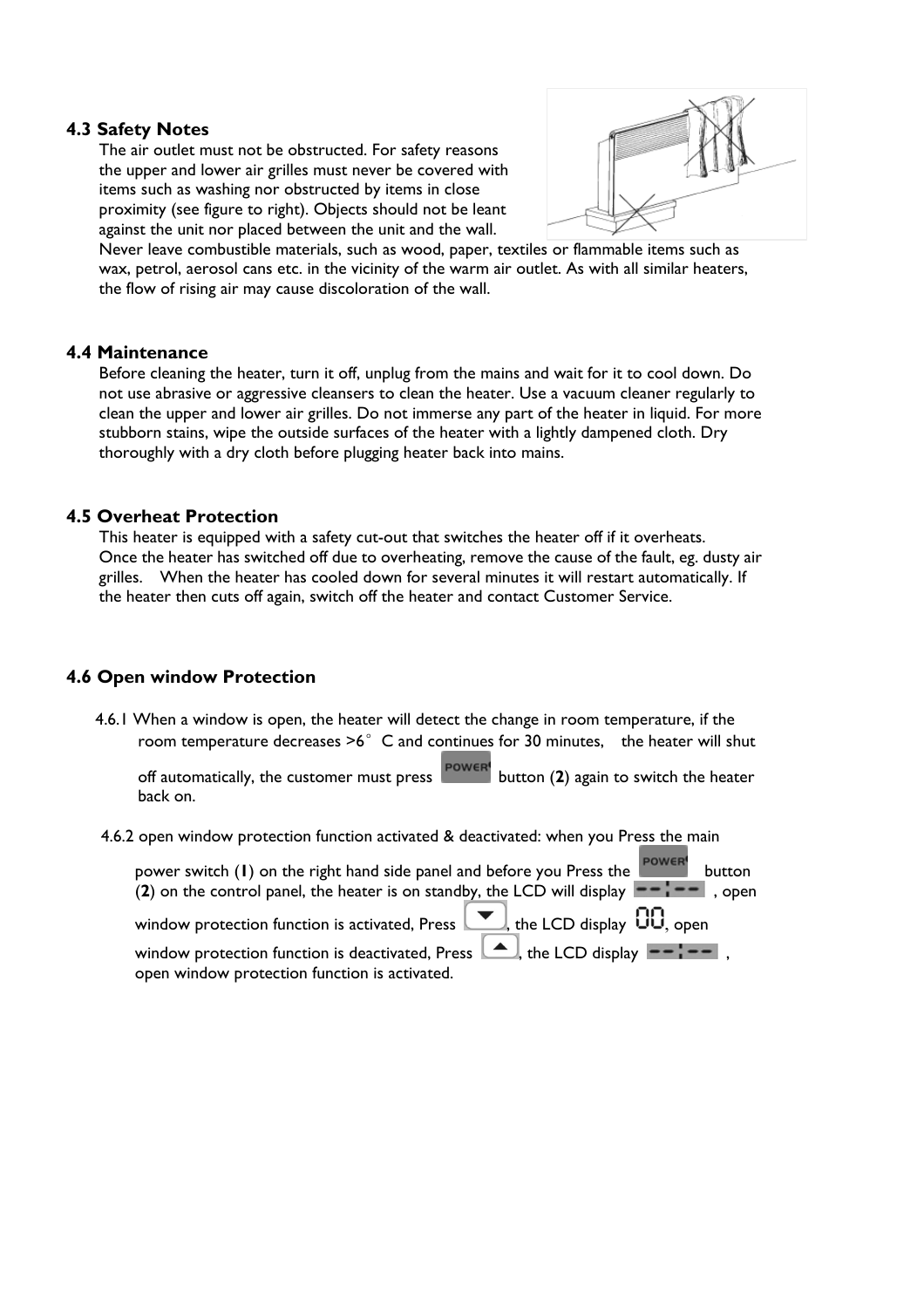## **4.7 Correct Disposal of this product**



This marking indicates that this product should not be disposed with other household wastes throughout the EU. To prevent possible harm to the environment or human health from uncontrolled waste disposal, recycle it responsibly to promote the sustainable reuse of material resources. To return your used device, please use the return and collection systems or contact the retailer where the product was purchased. They can take this product for environmental safe recycling.

#### **4.8 Technical data**

#### For 478604 1.0kW Panel Heater

| <b>Item</b>                                 | Item                | Value                                                     | Unit | Item                                                                               | Unit  |  |
|---------------------------------------------|---------------------|-----------------------------------------------------------|------|------------------------------------------------------------------------------------|-------|--|
| <b>Heat output</b>                          |                     |                                                           |      | Type of heat input, for electric storage local space<br>heaters only (select one)  |       |  |
| Nominal<br>heat output                      | Pnom                | 1.0                                                       | kW   | manual heat charge control, with<br>integrated thermostat                          | [no]  |  |
| Minimum<br>heat output<br>(indicative)      | Pmin                | 0.9                                                       | kW   | manual heat charge control with room<br>and/or outdoor temperature feedback        | [no]  |  |
| <b>Maximum</b><br>continuous<br>heat output | Pmax,<br>$\epsilon$ | 1.05                                                      | kW   | electronic heat charge control with<br>room and/or outdoor temperature<br>feedback | [no]  |  |
| <b>Auxiliary electricity consumption</b>    |                     |                                                           |      | fan assisted heat output                                                           | [no]  |  |
| At nominal                                  | elmax               | 0.0005                                                    | kW   | Type of heat output/room                                                           |       |  |
| heat output                                 |                     |                                                           |      | Temperature control (select one)                                                   |       |  |
| At minimum<br>heat output                   | elmin               | 0.0004                                                    | kW   | single stage heat output and no room<br>temperature control                        | [no]  |  |
| 0.0007<br>In standby<br>elSB<br>mode        | kW                  | two or more manual stages, no room<br>temperature control | [no] |                                                                                    |       |  |
|                                             |                     |                                                           |      | with mechanic thermostat room<br>temperature control                               | [no]  |  |
|                                             |                     |                                                           |      | with electronic room temperature<br>control                                        | [no]  |  |
|                                             |                     |                                                           |      | electronic room temperature control<br>plus day timer                              | [no]  |  |
|                                             |                     |                                                           |      | electronic room temperature control<br>plus week timer                             | [yes] |  |
|                                             |                     |                                                           |      | Other control options (multiple selections<br>possible)                            |       |  |
|                                             |                     |                                                           |      | room temperature control, with<br>presence detection                               | [no]  |  |
|                                             |                     |                                                           |      | room temperature control, with open<br>window detection                            | [yes] |  |
|                                             |                     |                                                           |      | with distance control option                                                       | [no]  |  |
|                                             |                     |                                                           |      | with adaptive start control                                                        | [no]  |  |
|                                             |                     |                                                           |      | with working time limitation                                                       | [yes] |  |
|                                             |                     |                                                           |      | With black bulb sensor                                                             | [no]  |  |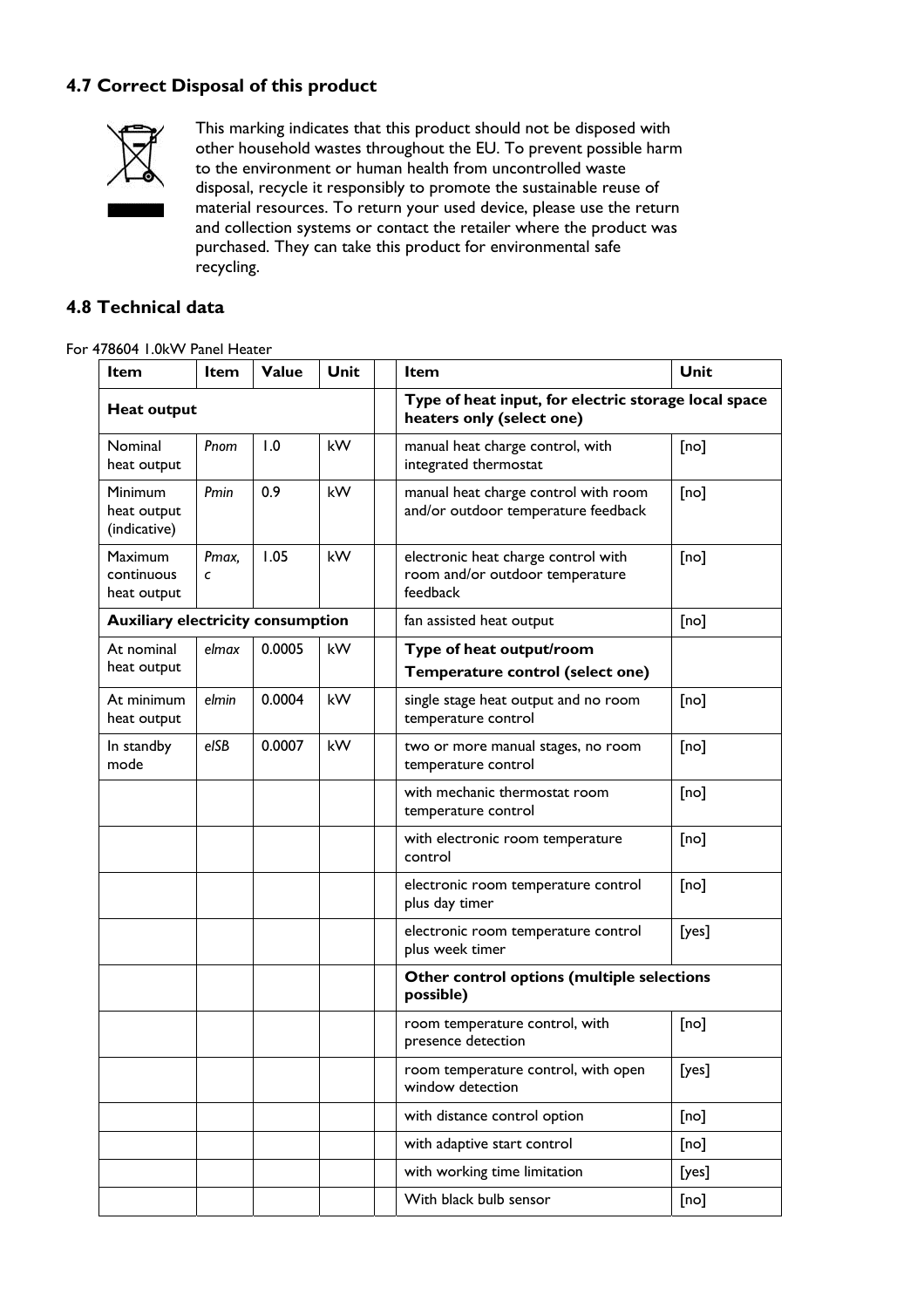For 477760 1.5kW Panel Heater

| Item                                          | <b>Item</b> | Value                                                     | <b>Unit</b>                                             | Item                                                                               | Unit  |  |
|-----------------------------------------------|-------------|-----------------------------------------------------------|---------------------------------------------------------|------------------------------------------------------------------------------------|-------|--|
| <b>Heat output</b>                            |             |                                                           |                                                         | Type of heat input, for electric storage local space<br>heaters only (select one)  |       |  |
| Nominal<br>heat output                        | Pnom        | 1.5                                                       | kW                                                      | manual heat charge control, with<br>integrated thermostat                          | [no]  |  |
| <b>Minimum</b><br>heat output<br>(indicative) | Pmin        | 1.35                                                      | kW                                                      | manual heat charge control with room<br>and/or outdoor temperature feedback        | [no]  |  |
| <b>Maximum</b><br>continuous<br>heat output   | Pmax,<br>C  | 1.575                                                     | kW                                                      | electronic heat charge control with<br>room and/or outdoor temperature<br>feedback | [no]  |  |
| <b>Auxiliary electricity consumption</b>      |             |                                                           |                                                         | fan assisted heat output                                                           | [no]  |  |
| At nominal                                    | elmax       | 0.0005                                                    | kW                                                      | Type of heat output/room                                                           |       |  |
| heat output                                   |             |                                                           |                                                         | Temperature control (select one)                                                   |       |  |
| At minimum<br>heat output                     | elmin       | 0.0004                                                    | kW                                                      | single stage heat output and no room<br>temperature control                        | [no]  |  |
| 0.0007<br>e/SB<br>In standby<br>mode          | kW          | two or more manual stages, no room<br>temperature control | [no]                                                    |                                                                                    |       |  |
|                                               |             | with mechanic thermostat room<br>temperature control      | [no]                                                    |                                                                                    |       |  |
|                                               |             |                                                           |                                                         | with electronic room temperature<br>control                                        | [no]  |  |
|                                               |             |                                                           |                                                         | electronic room temperature control<br>plus day timer                              | [no]  |  |
|                                               |             |                                                           |                                                         | electronic room temperature control<br>plus week timer                             | [yes] |  |
|                                               |             |                                                           | Other control options (multiple selections<br>possible) |                                                                                    |       |  |
|                                               |             |                                                           |                                                         | room temperature control, with<br>presence detection                               | [no]  |  |
|                                               |             |                                                           |                                                         | room temperature control, with open<br>window detection                            | [yes] |  |
|                                               |             |                                                           |                                                         | with distance control option                                                       | [no]  |  |
|                                               |             |                                                           |                                                         | with adaptive start control                                                        | [no]  |  |
|                                               |             |                                                           |                                                         | with working time limitation                                                       | [yes] |  |
|                                               |             |                                                           |                                                         | With black bulb sensor                                                             | [no]  |  |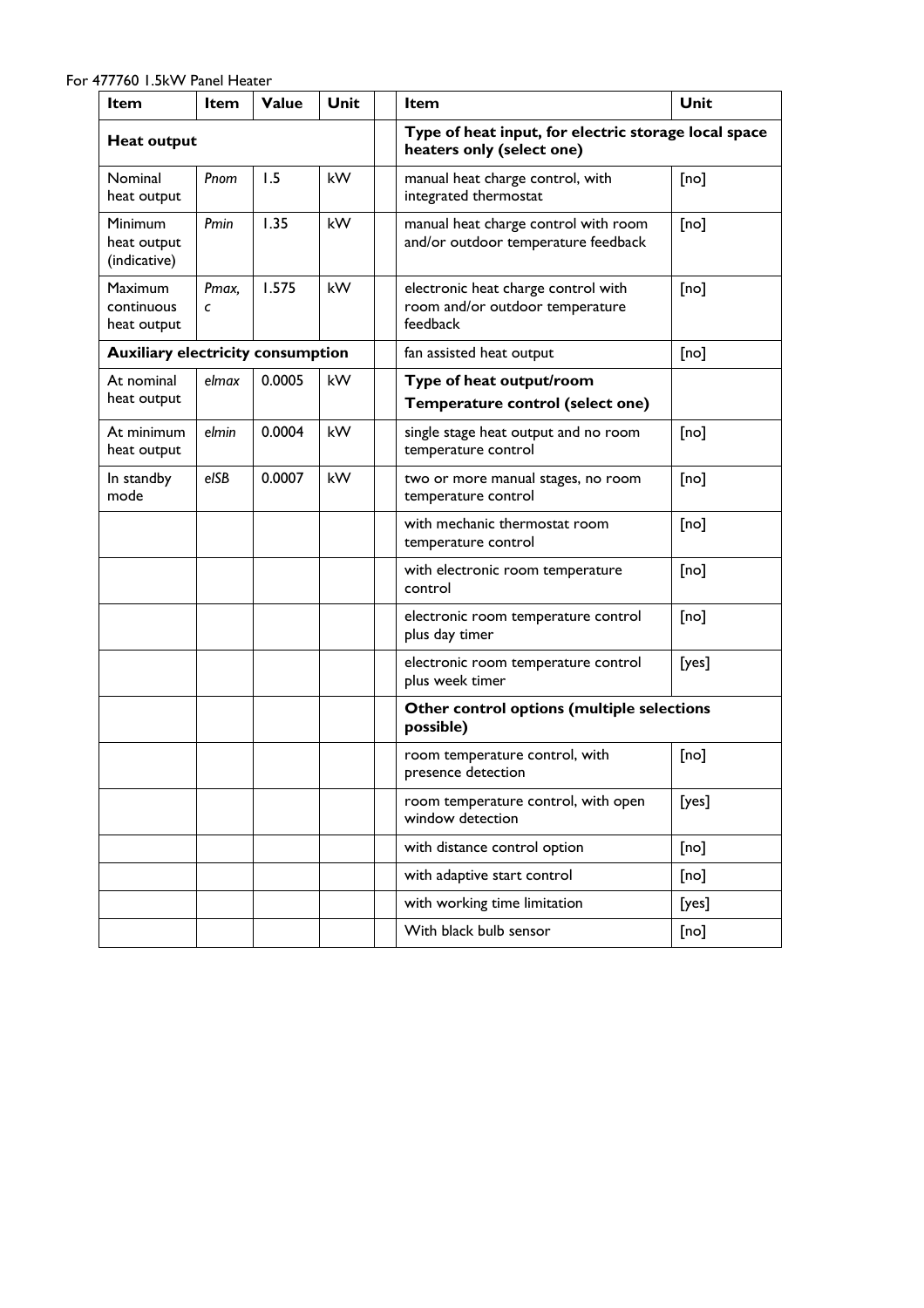For 477764 2.0kW Panel Heater

| Item                                     | Item       | Value                                                | Unit                                                    | Item                                                                               | Unit  |
|------------------------------------------|------------|------------------------------------------------------|---------------------------------------------------------|------------------------------------------------------------------------------------|-------|
| <b>Heat output</b>                       |            |                                                      |                                                         | Type of heat input, for electric storage local space<br>heaters only (select one)  |       |
| Nominal<br>heat output                   | Pnom       | $\overline{2}$                                       | kW                                                      | manual heat charge control, with<br>integrated thermostat                          | [no]  |
| Minimum<br>heat output<br>(indicative)   | Pmin       | 1.8                                                  | kW                                                      | manual heat charge control with room<br>and/or outdoor temperature feedback        | [no]  |
| Maximum<br>continuous<br>heat output     | Pmax,<br>C | 2.1                                                  | kW                                                      | electronic heat charge control with<br>room and/or outdoor temperature<br>feedback | [no]  |
| <b>Auxiliary electricity consumption</b> |            |                                                      |                                                         | fan assisted heat output                                                           | [no]  |
| At nominal                               | elmax      | 0.0005                                               | kW                                                      | Type of heat output/room                                                           |       |
| heat output                              |            |                                                      |                                                         | Temperature control (select one)                                                   |       |
| At minimum<br>heat output                | elmin      | 0.0004                                               | kW                                                      | single stage heat output and no room<br>temperature control                        | [no]  |
| In standby<br>mode                       | elSB       | 0.0007                                               | kW                                                      | two or more manual stages, no room<br>temperature control                          | [no]  |
|                                          |            | with mechanic thermostat room<br>temperature control | [no]                                                    |                                                                                    |       |
|                                          |            |                                                      |                                                         | with electronic room temperature<br>control                                        | [no]  |
|                                          |            |                                                      |                                                         | electronic room temperature control<br>plus day timer                              | [no]  |
|                                          |            |                                                      |                                                         | electronic room temperature control<br>plus week timer                             | [yes] |
|                                          |            |                                                      |                                                         | Other control options (multiple selections<br>possible)                            |       |
|                                          |            |                                                      |                                                         | room temperature control, with<br>presence detection                               | [no]  |
|                                          |            |                                                      | room temperature control, with open<br>window detection | [yes]                                                                              |       |
|                                          |            |                                                      |                                                         | with distance control option                                                       | [no]  |
|                                          |            |                                                      |                                                         | with adaptive start control                                                        | [no]  |
|                                          |            |                                                      |                                                         | with working time limitation                                                       | [yes] |
|                                          |            |                                                      |                                                         | With black bulb sensor                                                             | [no]  |